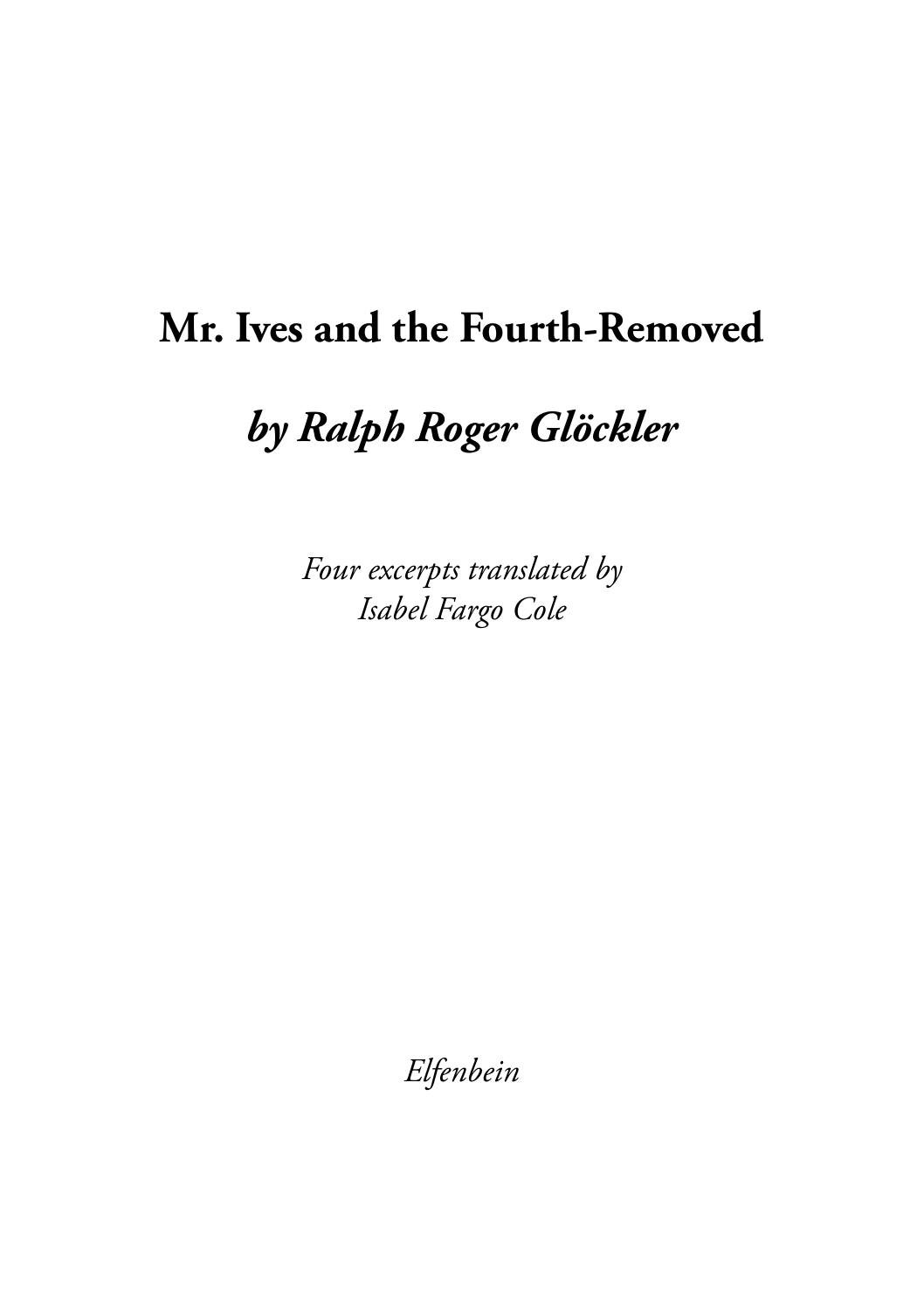#### **About the book**

*Mr. Ives and the Fourth-Removed* by Ralph Roger Glöckler is an unconventional take on the epistolary novel, loosely based on the biographies of Henry Cowell and Charles Ives – two of the USA's outstanding early  $20^{th}$ -century avant-garde composers – and their wives. In a set of variations on these four lives, closely intertwined by friendship and trauma, the characters seek to articulate their experiences to an imaginary third party. Their hopeful, angry, sad and infatuated words keep circling back to the impossibility of conveying one's innermost thoughts and yearnings. The eccentric artists' hopes and fears form one theme of the book, as well as the bisexual Cowell's conviction in court for seducing a teenage boy, and the repercussions this has on his relationships. Thus, between the lines the novel tells of sexuality in transformation. In a fascinating study of society and morals, Glöckler has composed a ragtime variation on four striking figures of modern music.

#### **About the author**

Ralph Roger Glöckler (born 1950) studied ethnology and other subjects in Tübingen. Following his poetry debut *Technische Innereien* (1973), his books have included the travelogue *Portugal* (1980) and the novels *Reise ins Licht* (1984) and *Die kalte Stadt* (1987). Glöckler has translated works by João Aguiar, Mario de Carvalho and José Riço Direitinho from the Portuguese. Elfenbein Verlag has published his poetry collection *Das Gesicht ablegen* (2001) and the Azores Trilogy: *Corvo* (2005), *Madre* (2007) and *Vulkanische* 

*German original title:* "Mr. Ives und die Vettern vierten Grades" published in 2012 by Elfenbein Verlag, Berlin (288 pp.)

> *Rights available:* Elfenbein Verlag Gaudystraße 7 10437 Berlin rights@elfenbein-verlag.de

*Reise* (2008). © 4 Elfenbein Verlag, Berlin (Germany) All Rights reserved. No part of tbook may be used or reproduced in any manner whatsoever without written permission. Printed in Germany

www.elfenbein-verlag.de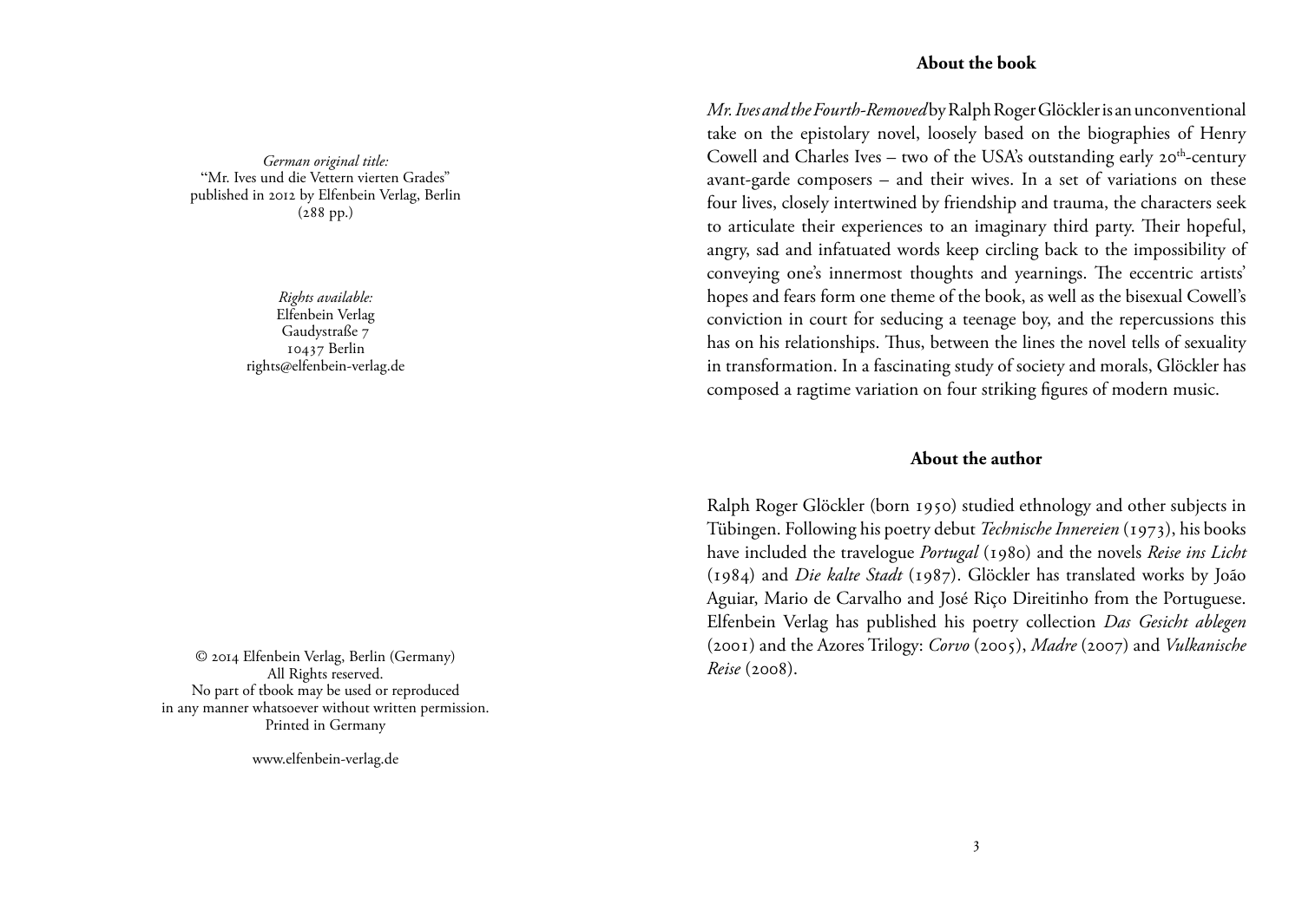#### **Press Coverage of** *Mr. Ives and the Fourth Removed*

"A panorama of repression and unconditional love of music." *(Siegessäule, Berlin, 03/2013)*

"This book is the psychogram of an entire era. Glöckler has written his way into the souls of widely disparate people, and written from within them, and one who accomplishes such a feat can rightly be called a master. In moving language, not only elegant in style but stringent in form, now flowing tranquilly, now floating, he allows us to share in the inner conflicts of his protagonists, whom one quickly forgets to see as historical personalities – a remarkable novel!"

*(Alban Nikolai Herbst, Volltext, 04/2012)*

"Ralph Roger Glöckler has gleaned hundreds of details on the lives of the four protagonists: anecdotes, habits, predilections, fears. This extensive research is certainly one reason why Glöckler's characters come to life in such phenomenal fashion, in all their complexity and with plenty of moral grey areas. The second reason is the language. Glöckler is not only a novelist and ethnologist, he is also a poet, and the language of his novel is honed with great deliberation. Each character has a voice of his or her own: Harmony is inspired by the descriptive, discursive epistolary style which women cultivated in the 19<sup>th</sup> century; Henry sounds melancholy; the sturdy Sidney quite straightforward. But most interesting of all is the style in which Charles Ives addresses his long-deceased father; it is inspired by his music. For instance, Glöckler has rendered the polyrhythm so typical of Ives into prose that flows, but constantly interrupts itself.

The sudden shifts in expression and instrumentation that mark Ives' orchestral works are reflected in the unpredictable manner in which the fictitious Charles Ives jumps from one topic to another and back again in his letter. Glöckler even conveys Ives' famous bitonality by intertwining dialogues. The four letters are the literary version of a musical suite."

*(Desirée Löffler, Westdeutscher Rundfunk, Tonart, 2012)*

## **Mr. Ives and the Fourth-Removed**

# *by Ralph Roger Glöckler*

*four excerpts translated by Isabel Fargo Cole*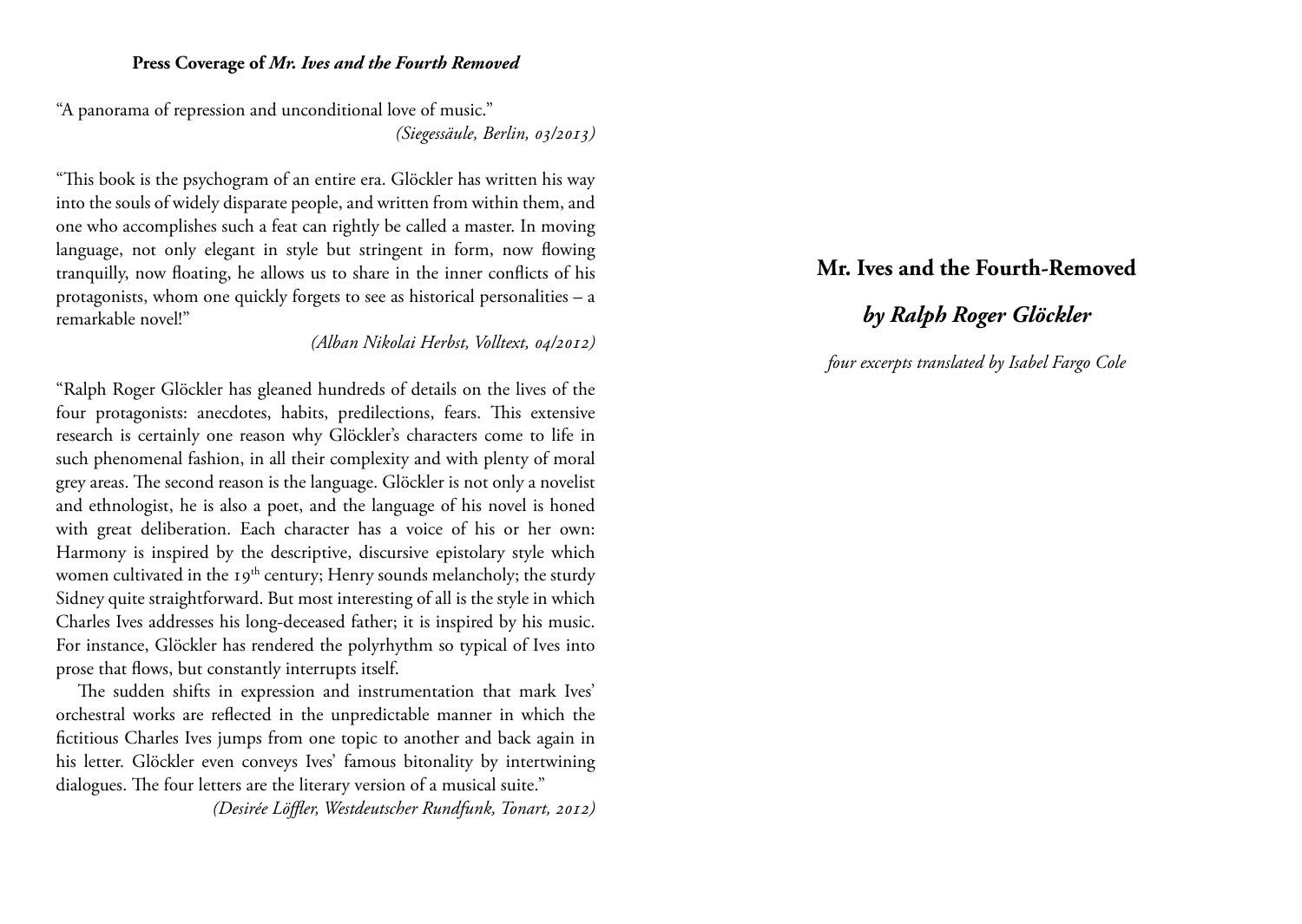### **Mrs. Harmony T. Ives**

We walked along the Housatonic River in Stockbridge, where we'd returned a month after our honeymoon to fulfil, amidst forested mountains, damp meadows, elms, the onward-flowing river, our wish to touch each other at last, to be touched, yes, taken, swept away, and later, silent, strolling along bridges and sandbanks, to ponder eddies and currents in the flowing water, for on our first honeymoon we'd only hiked, Charlotte, evading, through fatigue, our duty to suffice for this man, for this woman, can you understand that, we wanted to approach each other slowly, our love far too pure for a forcible, how shall I put it, profanation, even if…

In silence we crossed the meadows, mist billowed from them, blurred the outlines of the trees, rose up to the knoll, wrapped a filmy veil around the First Congregational Church, diffused up there in the rays of the sun and revealed the slender steeple. Charlie stopped in his tracks, clutched me by the arm, motioned me to heed the murmur of the water, soft rhythmic speech for him, I supposed, burbling riversong, the whisper of the wind in elms and willows, raised his head, attention focused on the ponderous flapping of ducks, their hoarse cries as they passed, we saw nothing, neither river nor birds, even the trees turned into shadows, heard only the voices of this morning, yes, a faint Mass commencing in the meadow mist, audible only to sympathetic ears. The mist dissolved in the sunlight, marooned us on the mead. We sank into the soft ground, wetting our feet, wanted to move on, but the church organ rang out, long introductory sequences, then the notes of the hymn, singers imploring us to hear Jesus' call in the rapids, the turbulent sea of life, to follow him wherever he might lead. What a sublime moment, Charlotte, what would I have given to share it with all the others, yes, didn't our love virtually demand it? Can you understand how Henry disgusts me, dirt in the mouth, muck on the body, love, I ask you, no, far from it, blasphemy, betrayal… Charlie held me tight, listening to the song as it fell into separate voices, forming anew with each new stanza only to gutter out in false notes, shrilly-dying chords, held me tight even

as the mist surged around us once more, shrouding church, trees, passing birds, only the water rushed in the distance, soft endless melody, streaming swirling around stones, Charlie held me tight, then, staring into the mist, staring at me, though I was unsure whom he saw, me, Charlotte, his young wife forgotten as it were in the meadows, no, he seemed to hearken staring into nothingness, at last he patted the pockets of his jacket, looking for something he couldn't find, regarded me with furrowed brow, suddenly seeming to grasp that I couldn't help him either, tugged me on straight across the meadow, shoes and feet wet, skirt hem stained green, I gazed at him astonished, appalled, yes, aggrieved, wanted to know the meaning of it, but he shook his head warningly, said nothing, signified with his look, as he alone could do, that I was to trust him and ask no questions, dragged me stumbling wordless to the bridge to quickly return to the village, our room, quickly, as I now know, so he could put down the notes for a first draft, a vague yet provocative idea, tugged me along behind him, then, snapped his fingers, gesticulated with his free hand, and sometimes, Charlotte, short sounds emerged from his throat…

1926, Charlotte, that means you won't remember. We didn't know each other yet. One of those muggy August days in New York when it's hard to breathe and you'd rather not leave the house. Charlie was working on a song, or whatever it was supposed to be, repeated sequences, altered them, stopped to think, finally played just one note at a time, falling like heavy drops down the stairwell and dissolving between the stories. Strange, neverbefore-heard music.

I sat in my room with the door ajar so that I could hear when he left his studio, called for me or came down the stairs mumbling sullenly. Worried, I set aside my knitting, hearkening to those ponderous, self-seeking notes that sounded as though I should go to him and ask what… then I heard him shut the piano lid. The strings reverberated, fell silent, and all was still. Charlie didn't move, didn't fume, which, as you know, he often did at the least provocation when disgruntled and angry, costing me an effort to soothe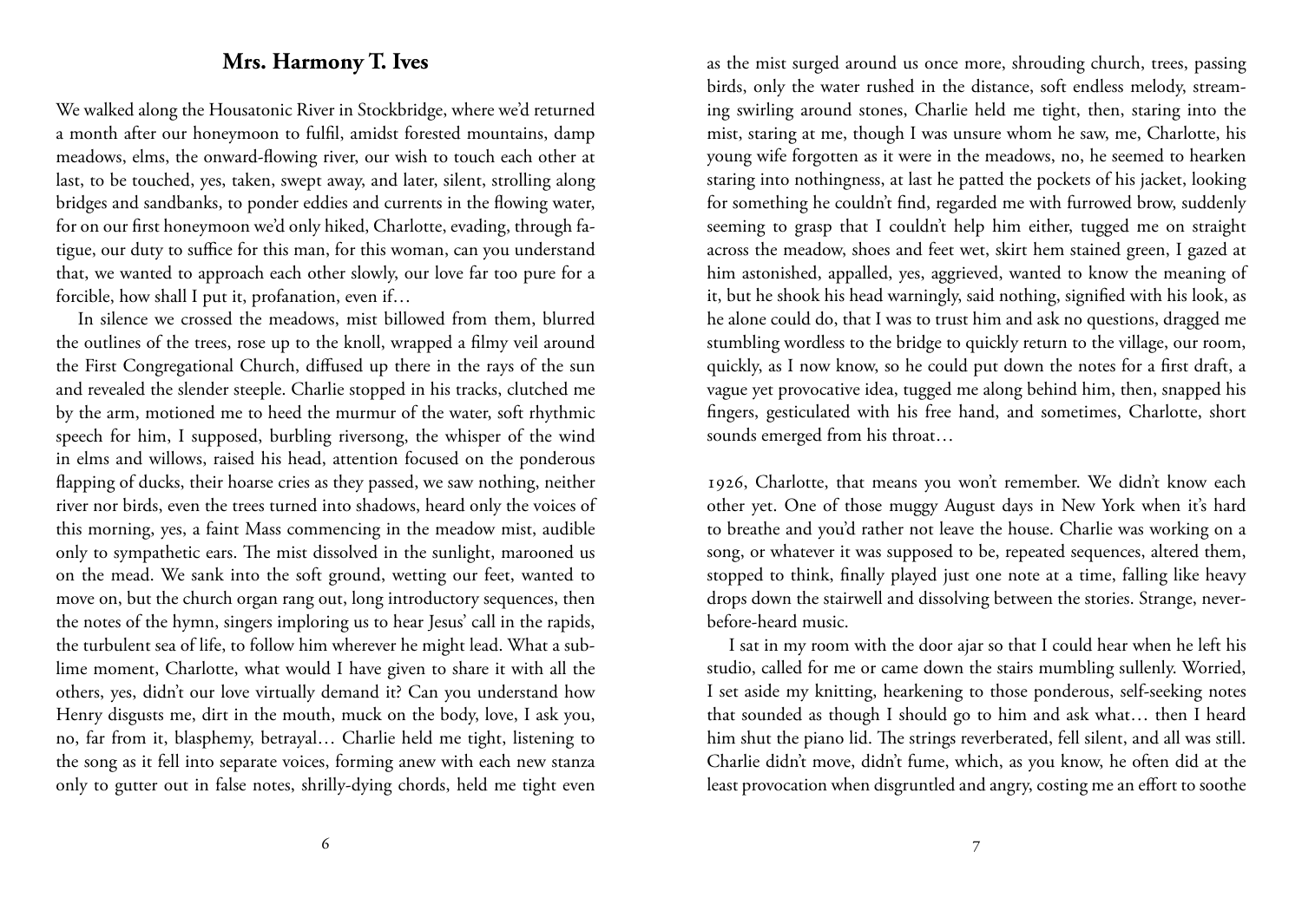him. No, all remained still. Then he rose, pushed away the piano bench, opened the softly creaking door, a revealing noise, Charlotte, for it had its own range of pitch, now higher, now lower, often deceptive, certainly, and yet it let me know what to expect from Charlie, and walked out of the studio into the stairwell. First the cane struck the stairs, then slow, heavy steps, a syncopated, never-before-heard rhythm I knew neither from pieces nor improvisations, after all he was capable of playing one rhythm with fingers and toes and singing another one, no, this sounded alien, as though it had fallen away from everything…

Charlie? I called, stepping out of the room.

Down the stairs came an old, pale, shrunken man. Face peaked, beard bristly. His hand made a hard, dragging sound on the banister, without sinews, muscles or skin, like nothing but bones. His shoulders stood out angular in the jacket, his trousers were much too loose. He raised his eyes, looked at me. He was weeping, Charlotte, said not a word, shook his head slowly and walked toward me.

That's all, he said, wrapped his arms around me, said that had been all, he could do no more, nothing sounded as it was supposed to, everything was out of tune, the strings torn.

I nestled my face to his cheek, stroked his head, kissed that grey, scratchy beard, tried to comfort him with words, cheer him up, remind him of crises he'd weathered, but he wouldn't let me finish.

No, he blurted. No. No. Did I recall that deep morning light flooding from the east, that invocation of eternal sunrise, that poem of his he'd been trying for days to set to music? It wasn't working, his music voiced only fear of a dull flood of light, of one more painful failure of a day, not only alarming him, but filling him with dread, and if he forced himself to invoke the fullness of the dawn, he would be composing against his better judgment, setting to music the stale song of decline, an old man's lament in which awakening, future, hope are nothing but assertions to which he, alas, gave the lie with his notes.

The end, he said softly, the music's end.

Charlie, I whispered in his ear, my poor little Charlie. My lamb. My child. No, he mustn't give up, he must be patient, he'd… rocked Charlie in my arms, who said no, no, Harmony, no, never again, heard once more the last notes shimmering like drops of ethereal oils in the stairwell. Then it was still.

We'd had tea and strolled down Park Street, and now we stood on the little bridge over the Housatonic River. We leaned on the railing, gazing down into the water that reflected the trees on the bank. It parted around boulders, swirled between stones, flowed in long hatched lines that drifted sideward, puckered, roughened skin, as though touched by an unexpected finger, flowed along, unquestioning and certain of itself. Birds sang, fluttered up, settled again on the massive roots that reached into the water. Charlie was silent, gazing into space. I nestled against him, leaning my head on his shoulder. The water below us was dark, though the lit by sun, which spread a warm, almost red sheen upon it, as though to hide the stony, muddy bed covered with rotting plants, yes, everything it carried with it, fish, crawfish, beavers, or, I asked myself, were they included in its secret, something that did not concern me, anyone, or, I asked myself, looking at Charlie, remote from me, lost in thought, I placed my hand on his arm, but he didn't respond, left me alone with my questions, water on which rapid, immediately obliterated scripts formed, dissolving slanted sentences, beautiful as hieroglyphs, alien and wild and never seen before, missives I didn't understand…

Charlie, I said, pressing against him, suddenly afraid of the water coursing darkly below us, that unsettling force turned flood which wanted to tell me something, no, not only that, which threatened me at this moment with the runes scratched fleetingly in its skin, Charlie, I repeated, what are you thinking about?

I'm not thinking about anything, he said without looking at me. Why?

I don't know, I said after a time, shrugging my shoulders, suddenly feeling remote from everything, even from Charlie, who had been so close to me just now, as though he were in league with these hidden forces, with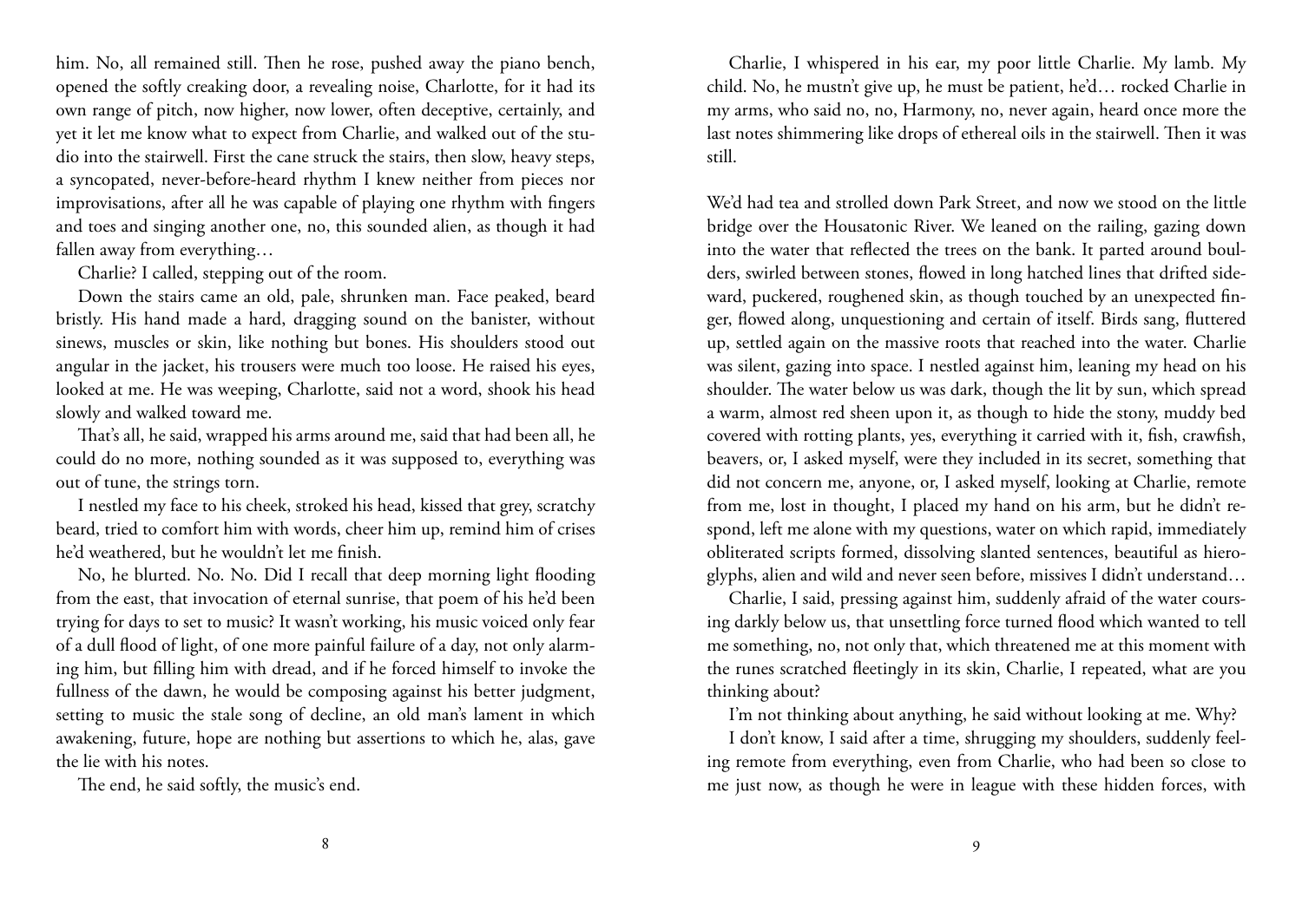this unutterable knowledge dissolved in water, yes, as though he knew more about the fear that had seized me, without wanting to relieve me of it. Then he smiled.

Leaves floated past, the first withered harbingers of fall, spun about as though glad to be drifting out to the sea, into the open, into nothingness, wind rustled in the trees, making more rain down, glide to the water which wound through the woods like a scaly snake… then the trees stood bare on the bank, snow began to fall, shrouding us, Charlie, me, the bridge, ice spread across the river, cracked open, creaking, ice floes broke away, crashed together, drifted drunkenly away. Ice-sheathed willow branches hung into the water, glittering red in the winter sun, clashing gently, softly fading sounds of memory, like God plucking a frozen harp.

Harmony, asked Charles, looking at me. Should we go? You look tired.

No, I didn't want to know what the river hides. It turns life over, churning to the top what is bottommost, heaving its masses somewhere I don't want to be, not yet, yes, I admit it, I'm afraid of its muddy currents. Charlie seemed to surrender himself to them in his mind, even if he claimed the opposite. I didn't like that, it made him a stranger to me. He hummed absently, reaching his hand into the air as though to catch something. Would he set these unutterable moments to music, I asked without looking at him, softly flowing rivers, hymns ringing out in the mist, the winter clink of icy pendants, yes, was it not necessary to capture in notes what had been revealed to us, love, Charles, love which knows neither dark secrets nor muddy outlets into nothingness, our love, making it music, song, to proclaim itself to all…

*(pp. 53–59)*

## **Mr. Henry D. Cowell**

The Black Hawk sedan was a big car, I'd bought it used years before. A bit battered, but that was all I could afford to drive. The steering wheel jittered on the washed-out roads in Yosemite Park, making me feel the unavoidable potholes. The kids, Werner, his brother James, Steve, Herman, pubescent boys with squawking voices who saw me as a big brother or uncle, and the two older youths, one seventeen, beefy, blond, with a rough, condescending face, the other sixteen, wiry, taciturn, with short black hair, gazed out silently. The blond one had calloused fists, the other had eyes that didn't miss a thing. Both, like me, were fatherless boys. As you know, I often invited them on drives, spending an outdoor weekend with them, in the mountains, on the beach, somewhere in the forest, shared fun, no, almost a ritual, something they didn't need to talk me into, I could hardly wait to be on the road with them and, who knows, make up for lost time. The past few months they'd made this demand a bit too often, though, and I gave in with mixed feelings, sometimes ruefully, as though I were no longer making the decisions myself. A violent jolt shook the car, the boys grumbled, criticized my driving, admonished me not to jeopardize this marvelous vehicle where they sat wedged between blankets, tents, badminton rackets. Then, tin cans, packaged bread, hot dogs spilling from the baskets, I put on the brakes, stopped abruptly.

What's the big idea, Henry, yelled Werner.

Nothing, replied one of the older boys, can't he do as he likes?

Silent, I gazed at the stark cliffs mounting endlessly into the sky at the mouth of the valley, contemplated the long hatched lines lit by the sun, glimmering yellow at first through the dusty insect-studded windshield, then darker-seeming, reddish brushwork on the rock. There the waterfall's veil drifted in the wind, glowing in the colors of the coming sunset: yellow, red, purple, flashes of swiftly fading light, the evening's scintillating flag.

Just look at that, I said at last, without taking my hands from the steering wheel.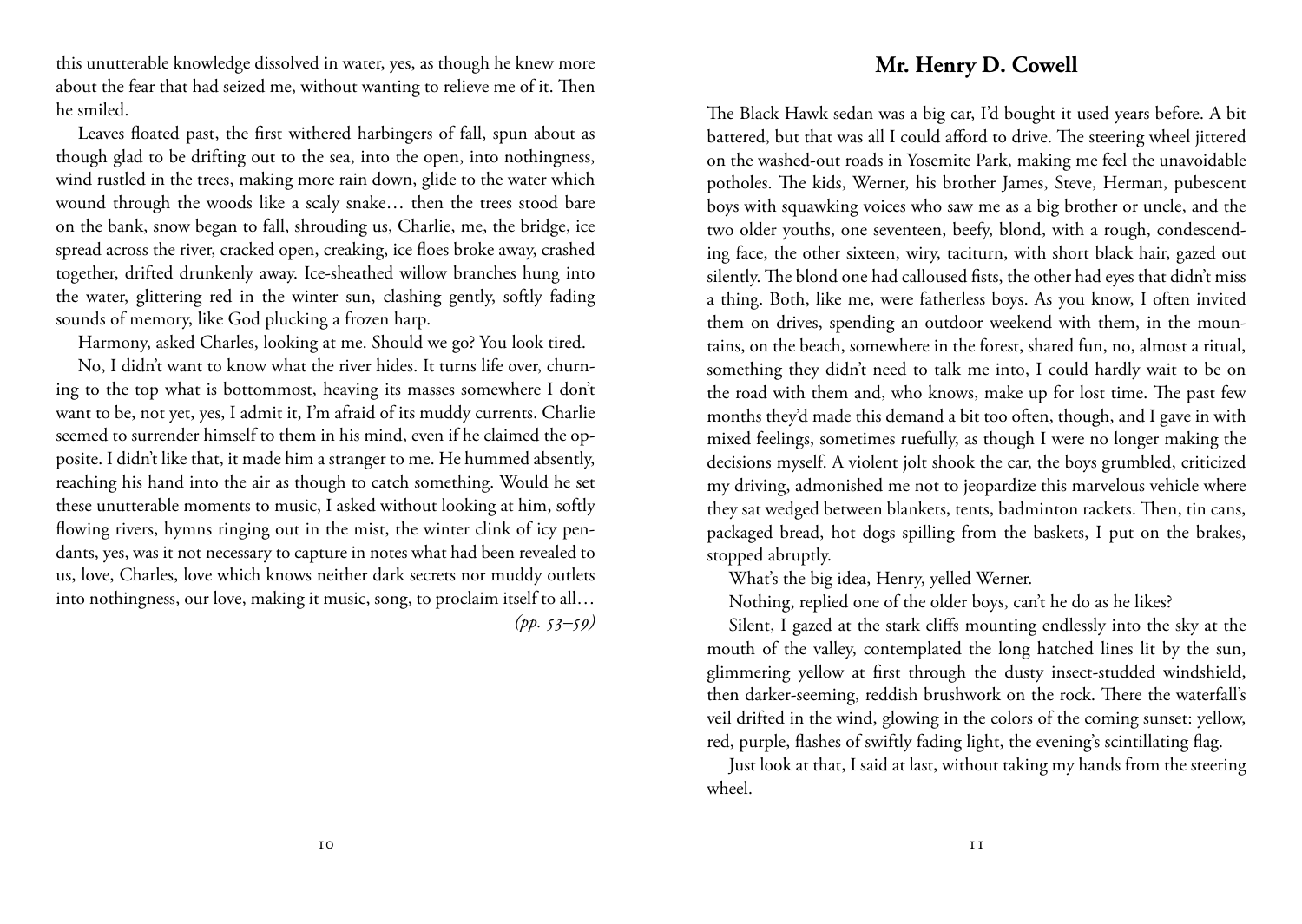We're looking, said James, but it's getting dark, and we've got to pitch our tents somewhere. Keep driving, Henry.

I rolled down the window. Cool air flooded the car, heralding a cold, clear night in which the stars could be counted, if only they didn't flicker so, confounding the senses.

Henry, said the black-haired boy whose name I don't recall, be a pal, will you! Don't we deserve to get there at last? Such a hard drive. Just yesterday we polished the chrome, washed the car, brushed the upholstery.

What do you mean, we? said Steve. James and I did that. All by ourselves. Me too, Herman interrupted. So there.

Don't argue, I said, and started the car, because we really couldn't stay on the road too late, and it would be some time before we reached our destination.

Seems to me you're ungrateful, said the blond boy whose name escapes me. We're hungry and we want a rest. These mountains are full of rugged cliffs and waterfalls.

We've been working hard, said Herbert, we were happy to do it: dig the swimming pool behind the house, help out the cement man. What a grind. But we'd do anything for you, Henry. After all, we get something out of it too.

Yeah, yeah, said the black-haired boy. Of course.

You go swimming there as well, said Steve, like all the boys in the neighborhood.

And he could take us to the movies more often too, said the blond boy.

We'd arrived, we got out of the car, leaving the doors open. Even the boys were silent, marveling at the crannied red bosom of the cliff, water plunging over its rim with a roar, splashing the mountain, whirling away in the wind further up, sending out sparks, showering down a glittering rain. The pines gave off a pungent smell, the ground exhaled vapors. The creek water whispered. Suddenly afraid, feeling threatened, I glanced around tensely: the Black Hawk, doors flung open, in the mountains' shadow, blankets, tarps, rackets tumbling out, a black, rejected wreck, a fallen bird. No, I

never should have come here, I should have stayed home. Cold air seized me, made me shiver. The boys were talking among themselves, but I couldn't hear what about. Then we pitched the tents.

I'd just stepped into the house, looking out the back door into the garden. The water of the pool was agitated, gleaming in the sun as though someone were swimming. That was all I could see. I stood where I was, listening, but all was silent. Gradually I took in the few pieces of furniture looming silhouetted in the room, the piano, the stool, the scattered sheets of notes on the table, just as I had left it a few hours ago to give a lesson in Berkeley. I put down my bag, walked on softly to see which of the boys was in the garden and whether, warned by the growl of the car, they would hide from me. Then I stepped outside and saw no one, the leaves of the bamboo hedge flickering in the sun, asked out loud who was hiding… and found them in the shed by the house: immersed naked in the exploration of their bodies, not with their hands alone, no, how to describe it without offending your sensibilities, with every pore, in wordless rapture, silent, Charlie, as in old, grainy films, black and white cinema. I stopped, didn't move, could hardly tear myself away, wanted to turn, withdraw, it would be better not to give in, not to let this sight ensnare me, not after Elsa's departure, not any more, not again, retreated slowly step by step, they hadn't noticed me, obsessed as they were, and went silently back inside. There I leaned against a wall, closed my eyes, tried to switch off the silent flickering film, but the scenes forced their way out of me, overlaid the furniture, the piano, the notes on the table. I was helpless, I struggled for air, I'd been holding my breath. I had never seen such scenes before save in my delirious dreams, and now, Charlie, they'd become reality, surging up from within me, turning physical, firm, taking form in my hand, which, I had no choice, I used to stoke them still further, escalate them, bring them to a head, until they exploded in images of excess, overflowing my fingers. Then I dropped my hand. Overwhelmed. Content. Beaten. I didn't know how. I didn't like it. Edna? Elsa? No, this was how I had wanted it.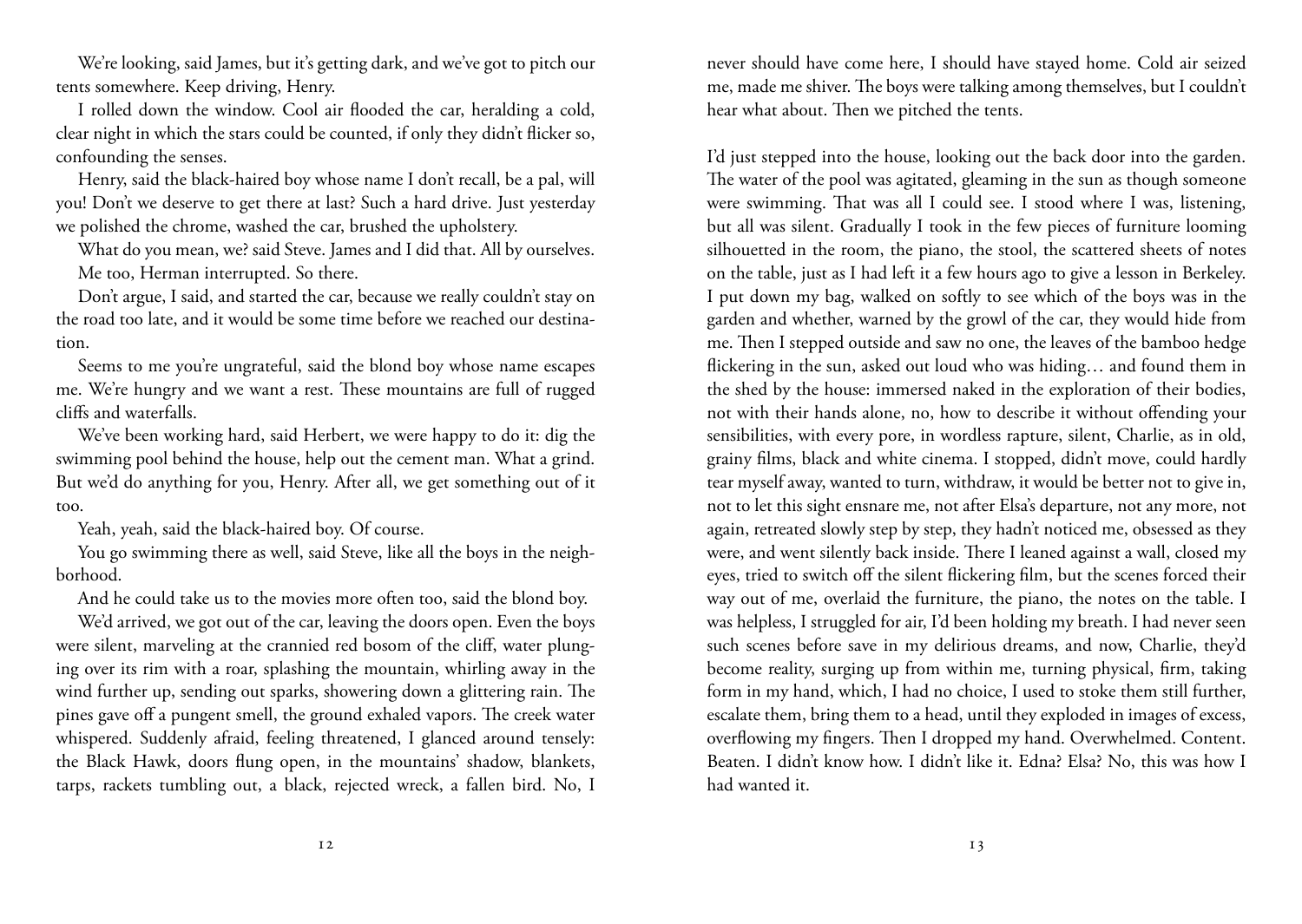The door stood ajar, light fell straight across the room, a slanting, elongated rectangle. I stepped inside. Werner, James, Steve and Herman were waiting for me, jumped up, all started talking at once, that that blond Malin had said, no, he'd been telling stories everywhere, stories my eye, he'd broadcasted it, yes, with that condescending, know-it-all expression, vile, every freckle on that nose, what gave him the idea to make up a thing like that, what, I asked, not knowing who I should listen to, what I should think, to make it up, or if it wasn't made up, to blab it around, to puff himself up, to get, they just knew it, his revenge, what then, dammit, I said sharply, dropping the heavy bag filled with sheet music samples, composition exercises, harmonics, the musician's tools, don't all talk at once, you, Werner, now: what happened that night up in the mountains, because, well, that was wrong, criminal, it had to be punished, what, I gasp, James, if Werner can't manage to spit it out, it's your turn, now: because I'd assaulted him, I knew what that meant, and he'd told his guardian, the sister he lived with, and reported it to the DA, wait, I said, blood rising to my face, tried to control myself, not hold my breath, so Malin reported me, because, Steve blurted out, because, Herman interrupted, because he doesn't have any parents, he lives with his sister, he's a minor, dependent, and, said, Werner, he's bragging that he's going to get even with you, oh, Henry, he went on beseechingly, they're after you, they want to arrest you, lock you up, they'll be coming for you, rubbish, James interjected, not that fast, and anyway, no one knows if it's true, what Marlin's broadcasting around, he's coarse, crude, envious, he wants to get respect, that's all, yeah, says Herman, after all we're the ones who dug the swimming pool, took care of the house and washed the car, that's just it, Herman interrupts, Malin and the other guy don't belong, no, they foisted themselves on us, hangers-on, trying to use us, badmouth us, what, I think suddenly, if what the boys say is true, he's made good on his threats, yes, I know why, to denounce me, report me, in a word: to finish me off, acting like big shots and, Werner fumes, they're not even from these parts…

The tents were small, sleeping three apiece. The four boys had retired, crawl-

ing into their sleeping bags. I heard them giggling, teeth chattering, because it was even damper and colder than we had expected. I stood outside a bit longer, staring at the last glow of the fire before going to lie down between the two oldest boys. I was afraid. I don't know why. Then I gazed into the starry sky that gaped above the black cliffs. The stars seemed to speak with one another, invisible yet perceptible signals like communicating lights in a web that wove its way through the universe, that I could climb, vanishing in the distance.

Then I felt the cold, felt it reaching for my calves, my thighs. The waterfall thundered down the steep rock faces, drifting damply over me when the wind turned and blew snatches light as breath into my face. Suddenly all was still. Firs and oaks stood black, motionless, only the dying embers winked between the charred stumps of the campfire. I'd go inside the tent now, slip into my sleeping bag and try not to freeze. Yes, I was afraid, I knew why, knew we'd better stop taking these drives, because I, because the boys, because… this wasn't a game, but an alibi for something else, something monstrous that I couldn't put a name to, I was afraid, I knew why, knew I'd have to change this, yes, if I was still able to…

My sleeping bag was cold, my clothes clammy. Shivering in the fluffy material, I listened to the breathing of these two young men who, to be honest, filled me with unease, but also with the desire to feel them against me, naked, to warm myself in the heat of their bodies, to free myself from this tension, this fear, this catastrophe lurking among the mountains, into which I, we, were about to plunge headlong, oh, if only one of them would put his arm around me, whisper soothing words in my ear, restore my confidence, make me understand that… I stared into space, heard my heart beat, slower than usual, separate, violent throbs which I felt were about to cease, make me step out from my body and leave me dead in the cold of the night.

Is something wrong? asked the blond boy.

I'm cold, I replied. You too? Should I get some more blankets from the car?

No reply, just a dull, distant tremor. Endless. I no longer knew whether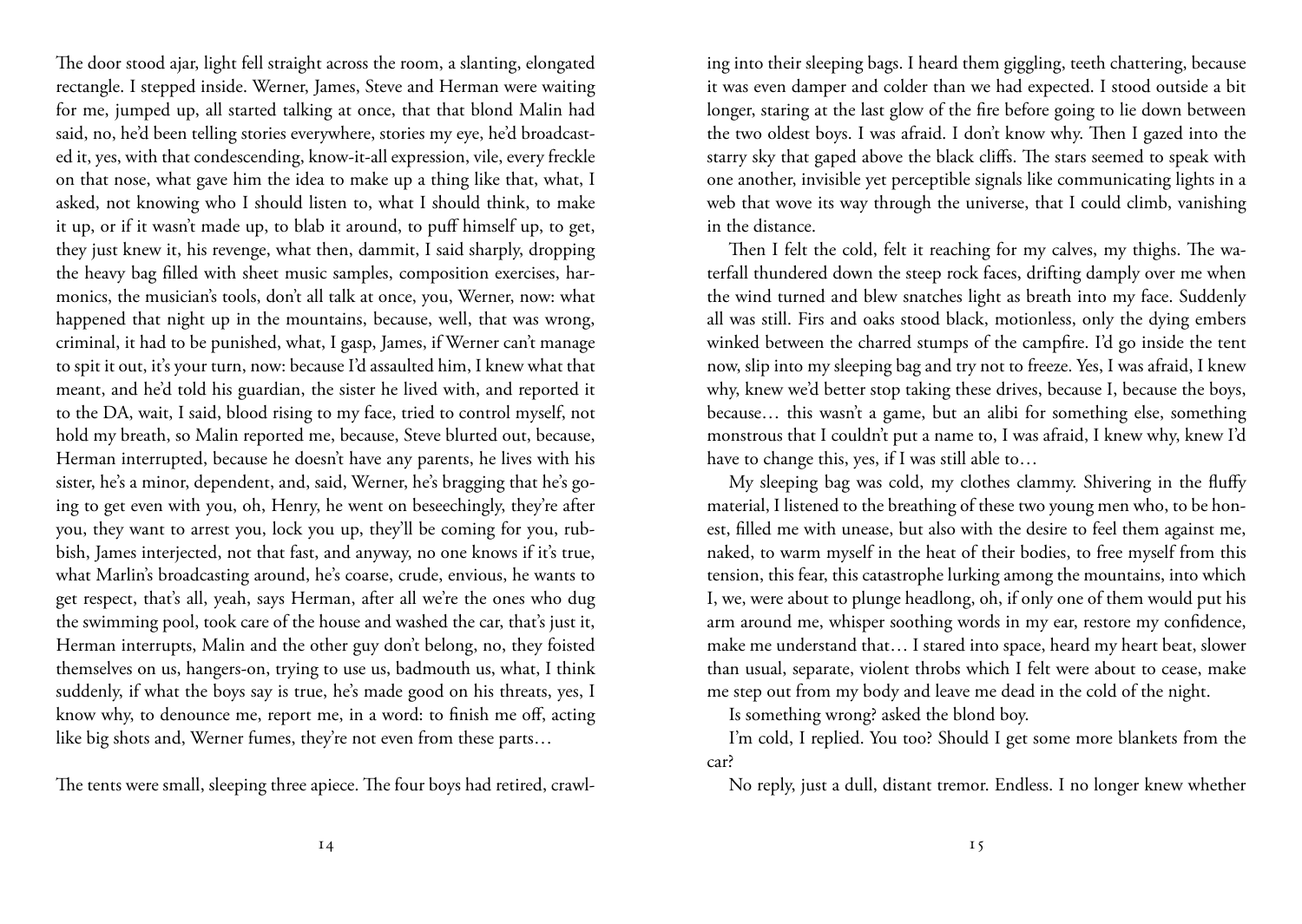I was awake, or had slipped away into a realm of icy shadows. Then the blond boy turned around, extricated himself, slipped beside me, dragged his opened sleeping bag over us, clutched me, pressed himself against me, sought my mouth, as he had never done before, sought, Charles, forgive me this openness, forgive me, this flood of feeling is liberating, the sense of becoming a living human being again, even if, as they said at the time, it was sick, perverse, couldn't be, never again, and I heard the rumble of stone breaking loose, yes, avalanches roaring down, burying me, it was not just my mouth he sought, but my whole body, and drank then, flushed, thirsty, water from my cup.

Then we let each other go. I thought nothing any longer, lay there with eyes closed. The blond boy breathed evenly, must have fallen asleep. The black-haired boy hadn't moved, silent, as though he'd been sleeping the entire time.

That Black Hawk, he said after a while, is a nice car.

I turned my head toward him, but he didn't move, lying there as though he'd spoken in his sleep. Had I really heard words, or only hallucinated them? I said nothing, waiting to see if I'd hear any more.

Did you hear, Henry? asked the blond.

Yes, I said. Why?

You should give us that car, said the black-haired boy without turning toward me.

That would just be natural, wouldn't it? the blond went on after a little while. And after what you just let yourself do, you can be glad if that present gets you off the hook.

I sat up, searched for the flashlight, shone it into the two boys' faces. They kept their eyes shut, poker-faced.

Idiots, I said. If you want a car like that, you'll have to earn it yourselves. Make an effort.

No, Henry, the blond said without opening his eyes. It's not that simple. Sometimes a situation can change all of a sudden.

Especially, said the black-haired boy, if the DA finds out about it.

I lay down again, staring at the bright circle the flashlight cast on the tent

wall. Idiots, I thought, things like that are no joking matter. Really now, that just can't be. Or was I just dreaming? Yes, it was time to put an end to these drives. That was the proof. Idiots. It was all clear as day now. I even felt relieved. Then, no longer knowing what to think, I switched off the flashlight, shook my head and laughed in the darkness.

*(pp. 115–122)*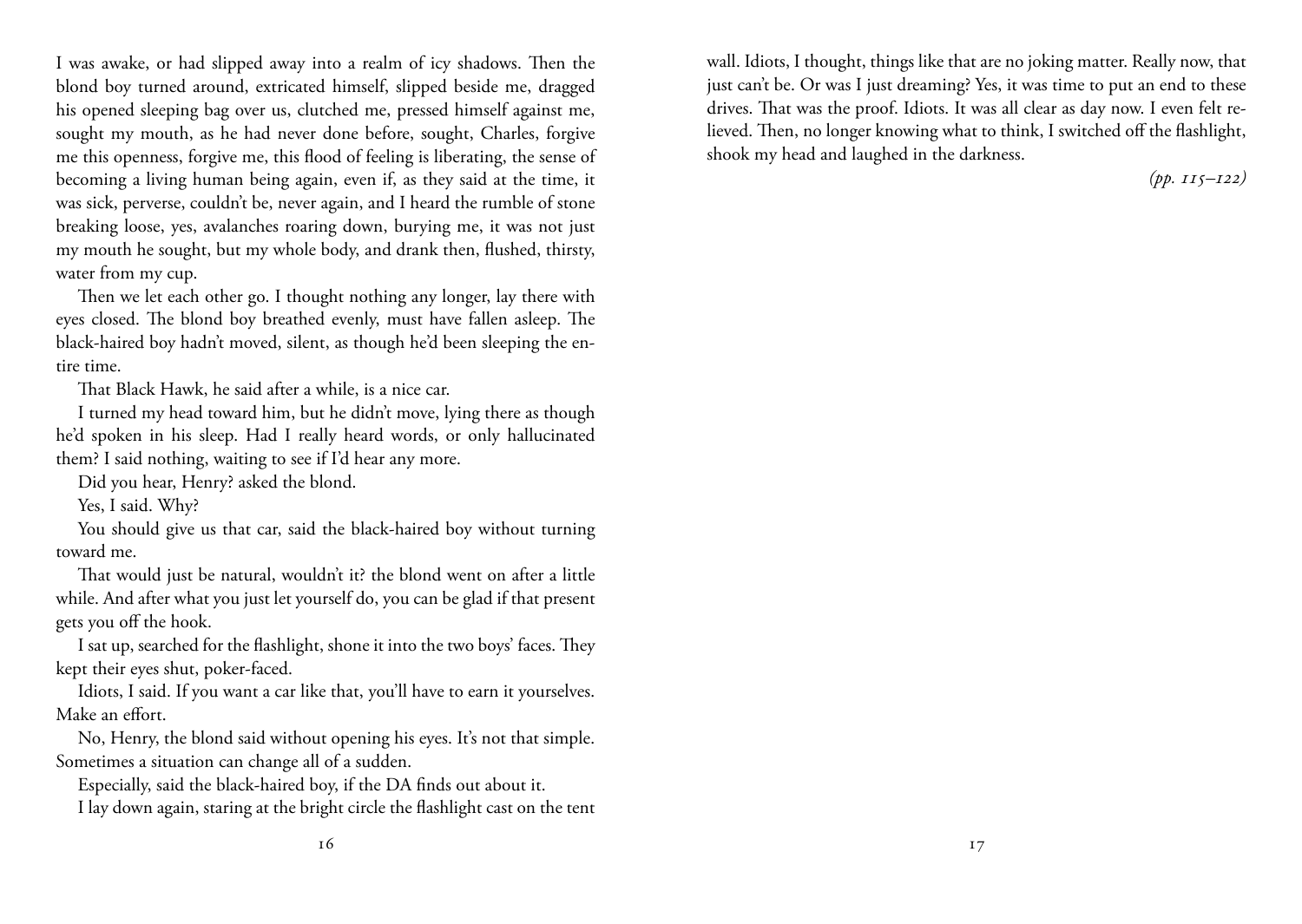## **Mr. Charles E. Ives**

After sunset: grey expiring sky, the black curved silhouette of the peaks around Elk Lake, straight, silver, white-gleaming streaks on the dark lake, look, Harmony, there, just one left between the hills and the water, and now, extinguished, dark-varnished masses shifting before the eyes, with a dull but perceptible sheen beneath solitary, look, more and more, hundreds of glimmering stars, yes, she says, as though painted by our masters, Frederic Edwin Church, or, I finish her thought, his pupil Martin Johnson Heade. We're sitting on the jetty outside the camp lodge where we're spending a month, September 1911, despite daytime summer warmth one feels the evening cool which soon, suddenly, will turn to snow and surrender the Adirondacks to the natives or adventurous outsiders. Harmony, grown thin over the past year, buttons up her cardigan. I unfold the light blanket that hangs over the armrests of our chairs, feeling the damp, smelling the water that laps softly beneath the planks. Swathes of mist drift over from the far shore, barely perceptible wisps floating before the night-lacquered hills. Harmony takes my hand, gazing lost in thought across the lake, silent, she's changed altogether these past months, withdrawn, but I don't ask, observing her, waiting to see if she'll open up and speak to me or if this shadow will pass on its own. Loons burst out laughing, but we can't see them, only hearing wing-beats over the water, a soft swoosh. Then it's still. Even the wind is silent in the trees. We each pursue our thoughts. To contemplate the mountains is to grasp the spiritual force invoked by Emerson and resistant to words, for they metamorphose from what we perceive with our senses into something different, abstract: what, I ask myself, is their origin, in what direction will they develop, all being points beyond itself, was as it never was before, becomes what it no longer is, no longer material, but an emanation of the all-creating spirit that forms the world from within to without, that is, within ourselves… To be, I say softly, pausing, striking words in my mind like notes on the piano, as never before, to become what no longer is, do you hear, Harmony, whence, whither, be as never before, become what no longer is, everything points beyond itself, paradoxically radiant sequences

played slowly with the right hand, darker variations on that assertion with the left hand, then played with all ten fingers… groping for my notebook to jot down the idea before I forget it, but I can't find it, fold back the blanket, jump up, whence, whither, I blurt out, can you hear it, to be as never before, to become what no longer is, everything, the phrase's sounds scatter in single racing notes, everything, I go on, points beyond itself, listen, Harmony, how the notes fade, but then, slowly, deliberately, yes, quoting myself, everything points beyond itself and, backwards, beyond itself it points, ending, whence, whither, with Beethoven's chords, like God's fist pounding a cosmic gong… Harmony? Without looking at me she nods indulgently, no, wearily, leans back, turns her head away, must have expected something other than this sketch for "my" Emerson, for what, if I'm not mistaken, is a piece that will endlessly metamorphose, never find completion, turns her head away, showing me the delicate hairs at her nape. Harmony, I ask, what's wrong? But she merely shrugs her shoulders, oh nothing, I shouldn't mind her, she's tired, very tired… I grasp her hand, lying bony on the armrest, forgetting that I wanted to go to my room and jot down the idea, because what I don't write down disappears or begins to circle my memory in cynically clanging fragments that refuse to fit together, why, she goes on softly, don't I be quiet for a bit… slowly her hand warms in mine, she turns her head, gives me a quick glance, as though she feels better, then gazes out at the lake, lost in thought. She's been pale ever since we lost the baby, hard put to recover. I'm worried about her. Mist creeps closer, tattered pillows whose cool, dissolving down floats over the water, touching our faces. Art, too, points beyond stone, bronze, words, I say softly, toward what the material which forms it never can be: comes to life in spirit, hinting at the nameless, just as, Harmony, the notes I write voice those laws you can sense but not understand. Someone like Emerson, I go on after a while, never gives up, searching, climbing the highest summits in his thoughts.

Harmony withdraws her hand, gasps for breath as though to speak, but doesn't look at me, sheer resistance. I sense that I'm annoying her, realize I'd better hold my tongue, spare her my effusions, but I ask softly, to soothe her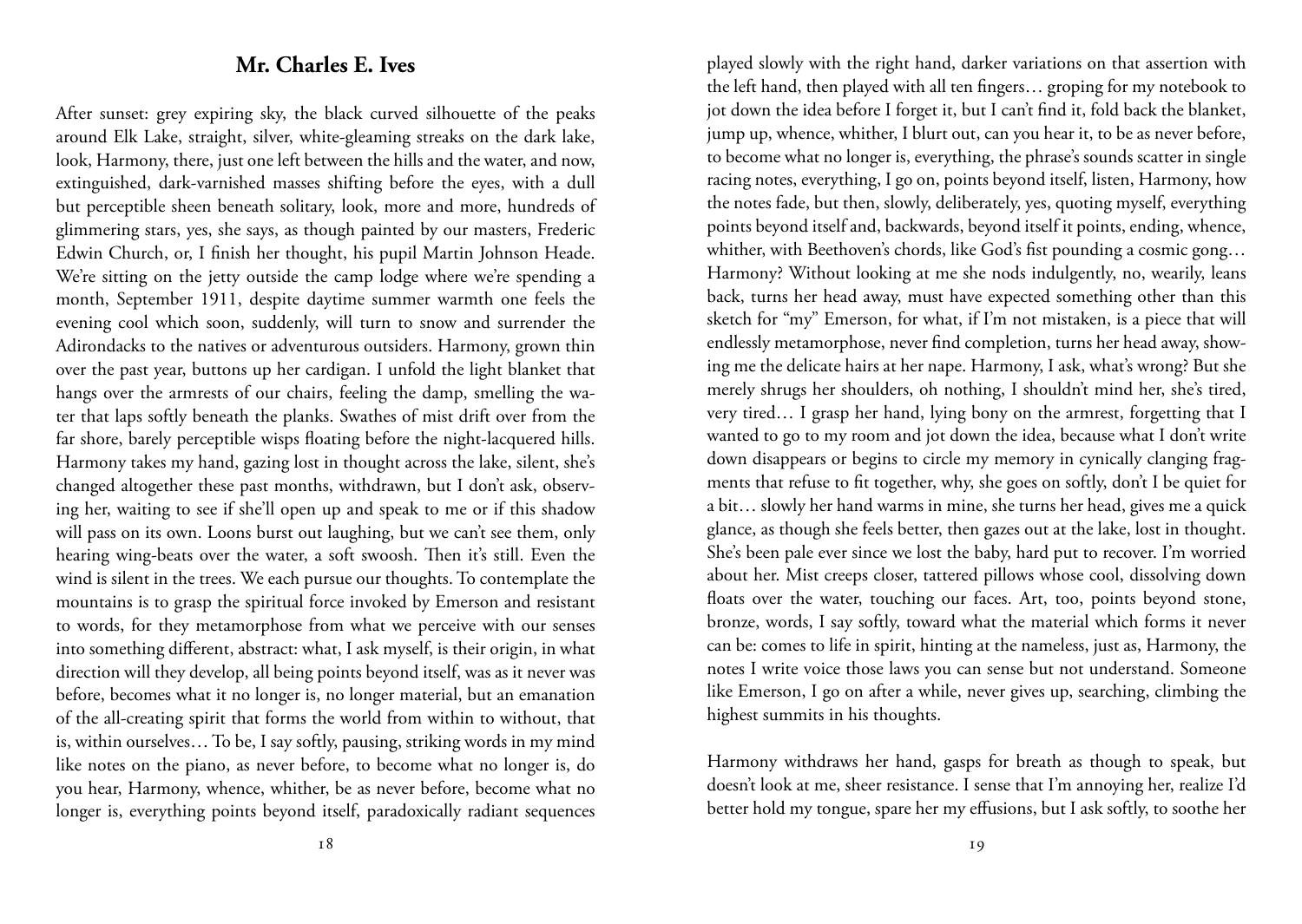with my love, if Emerson didn't write that God reveals himself in the body of the woman you love, pointing beyond it to perfection?

Woman, she gasps, burying her face in her hands, woman, breaking out in agonized laughter… woman, she gasps, writhing on her chair, bowing her upper body as though convulsed in pain. I kneel swiftly before her, not knowing what to do or say, darling, please, for Heaven's sake, I grasp her hands, she withdraws them at once, I meant well, didn't mean to hurt her, on the contrary, what… Woman, she asks sarcastically, she, whose body, after the miscarriage, has been a crypt, a grave, an excavated pit, yes, she felt soil being shoveled from her body, day and night, woman, never to bear again, who made our marriage, our love sterile, dead, ashes, woman, merely stuck in a feminine-looking body, feeling nothing now but sincere love, hadn't I noticed it, yes, of course, who wouldn't notice, woman, however dreadful, ignoble, reprehensible, indeed impious it might sound, feeling herself to be a parched field, karstified ground which neither dew nor rain could waken, woman, Charles, no, she gasps, never again… in her dreams forced to live through the pangs of much too early labor, every night, barely able to stand, reaching for a chair, calling for her crippled sister Sally, not crippled, no, Charles, envious, jealous, malicious, standing in the door, feasting her eyes on the sight, Sally, she cries, a doctor, at once, but she doesn't move, not until she swoons to the ground does her sister go out to get help, every night, lapsing into delirium, dragging herself in bloody clothes down the hospital corridors, turned away at all the wards, yes, they slam the doors in front of her, bar them with lock and key as though to fend off a plague, and yet she must keep alive our legacy, the longed-for child, every night, woken, as she woke back then in the hospital bed, by the hum of the fan in her ears, that stubborn, cynical, mocking drone always reminding her that she has lost her child, herself, hope, yes, everything, as though this whir announced she was neither woman nor man, but a wilful misrepresentation: at that Harmony leaps up, stares at me distraught, presses her hands to her ears, every night, Charles, every night… then she sinks back in her chair, hugs herself, trembles as though charged with electricity, gazes at me with wide-open eyes, acquiescing to everything, even my censure, but I lay my

head on her lap, kiss her thighs, her stomach, her hands, here, where all can hear and see us, oh, let them hear and see and think what they will, but the mist drifts in from the lake, enveloping us, we who've never spoken of the lost child, of this affliction, why, I don't know what reason it could have but our cowardice, our how shall I call it, nothing justifies this silence… forgive me, Harmony, I say into her lap, forgive me, painfully aware that it's not enough just to write a song, even if it traces the fall of the mortally wounded bird, how it shatters upon the field, transforming our pain into melody, I know, but… she buries her hand in my hair, lets it lie there, as though she no longer knew what to say, letting me feel her pain, this, how could she endure it, creeping annihilation… why did I never ask about her sadness, I saw how pale, sunken, downcast, in a word, how sick she was, how could I neglect her so, have you, father, has the agency, the work on my music made me blind, console me, did I, I ask myself, and hold my breath, hardly daring to think it, did I not even miss her lap, her femininity… as a woman, says Harmony slowly, she is dead to me… I help her to her feet, take her in my arms, press my face against her cheek, no, darling, I say, for Heaven's sake, and realize that at this moment we are awakening to something new, our love transforming after all, no, darling, no, I say, I who want no woman who fulfils what men expect of her, but rather one like her, I put my arm around her shoulders, lead her slowly back to the house, for the mist shrouds hills and lake, lapping heavily over the shore, and it will be good to crawl back in our den, go to bed, hold each other close…

I light the candelabrum. White candles, white light tinged brown, a woodwarm mood in our room. The unhewn logs of the cabin exude a gentle, soothing fragrance, a refuge wrested from mountains and woods. Clothes hang on the hooks, shoes stand lined against the walls. I fold back the plaid bedspread and make the beds ready. Harmony sits in the wicker chair by the little book-laden table, her hands on her lap, staring at the black windowpanes touched by the glimmer of the candles. Then she gazes downward, brittle-seeming, pale, with deep-set eyes. I slip the shoes from her feet, unbutton her cardigan, help her remove it, undress her, lay her blouse, skirt,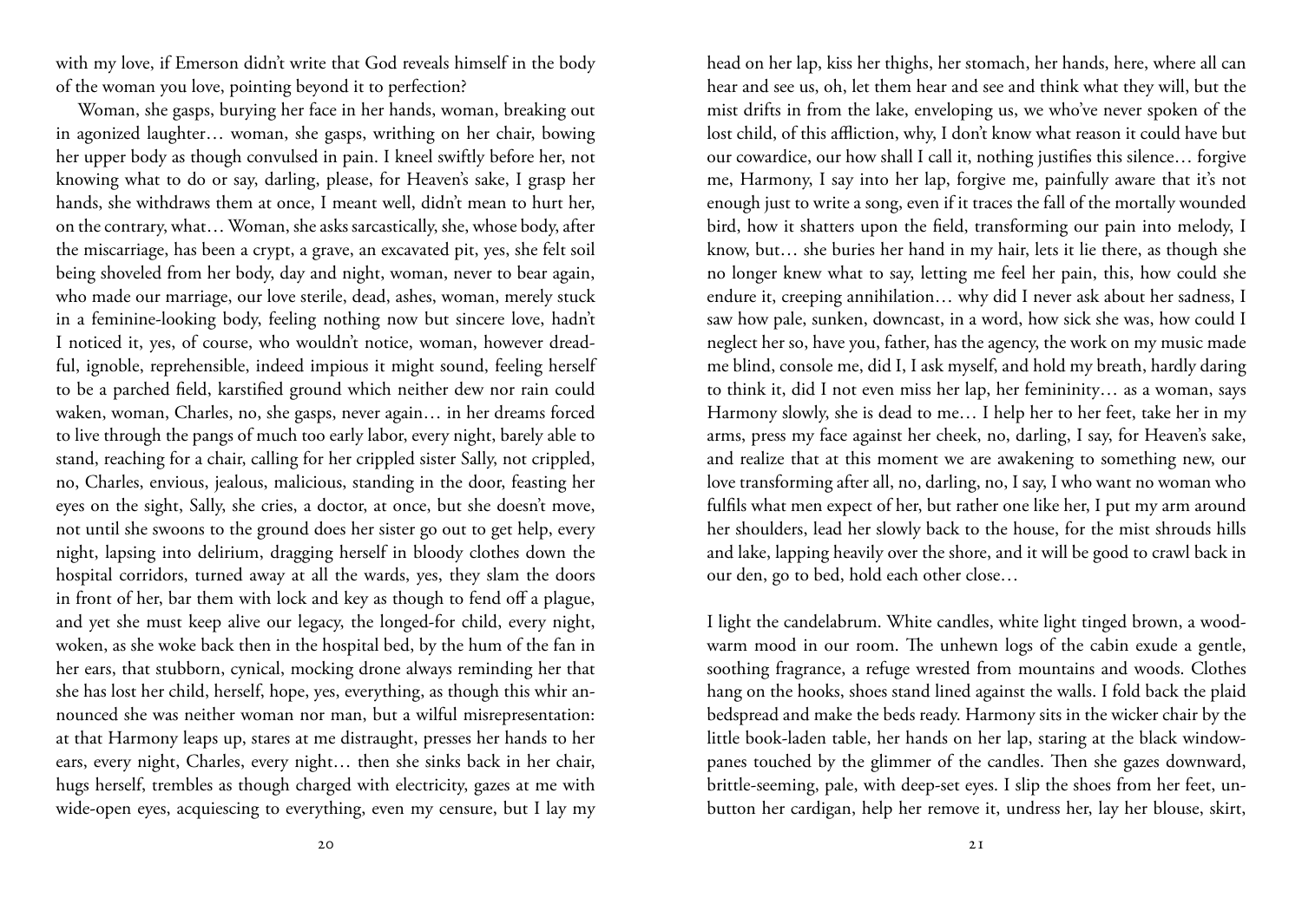stockings, lay her underclothes on the other chair, let her put on her nightgown. She smiles at me wearily, thank you, she says softly, thank you, that's enough now, actually smiles in relief, as though I'd shoveled soil away from her, gets up to wash her face and hands and go to bed. Then she snuggles up to me under the covers, laying her head on my shoulder. How cold she is! But after a while my body's warmth embraces her, and I feel her relax bit by bit. We leave one candle burning on the windowsill, to sense this tiny light in the room, glimmering in the pane, as though some other life were glowing there, discovered down there by the lake, a life of which we cannot yet clearly conceive, unnamed being still, which we must allow to germinate in this tiny room built of ancient trees, yes, in our hearts, frail, indistinct, yet unmistakable against the dense fog swallowing the hills, lake and house. Shall we take in a child, I ask softly, one of those abandoned creatures, and make it our own, we, mother and father, who have known passion and love, energies that metamorphose from desire and rapture into something sublime, radiating out onto others… Harmony presses her face to my cheek, lays her arm across my chest, but I don't know whether she hears what I'm saying, I hesitate to go on, hold my breath, watch for the flickering, poised candlelight, for the unspoken tenderness we're capable of, no, not like brother and sister, but in broader circles described by our love, to radiate, then, what we experienced, in order to transcend it, and yet I ask myself if I don't after all miss physical desire? The question has no answer, leaving me in a strangely hued silence with nothing but my love of Harmony and my desire to kindle notes from it… Did I see him, asked Harmony. Who, I ask, but she says nothing, breathing calmly at my breast, who, darling, him, she replies, the old man with the aquiline nose and the eagle's eyes, didn't I see him, she asks, climbing the mountain across the lake, step by step, stopping to search the starry sky, his hand shading his eyes? Yes, I replied, now I see him too. He takes a telescope from his coat pocket, attempts to gaze into the depths of the universe, but he can't see enough, he must climb higher. Scree, says my wife, crunches beneath his boots, makes him slip, but he catches himself, climbs higher and higher, yes, I go on, he's already gained the summit, unbuttons coat and shirt, takes his hat from his head, not only to pay

God proper homage but, Harmony goes on, to ask for admittance, there, I say, he's raising his hands to knock, but, she goes on sleepily, eternity is open for Emerson. Then she falls asleep. Her warm breath against my neck. I don't move. I hold still. The burning candle by the window, the little flame, poised, then flickering again. I lie awake. Relieved. Sad. One thing and the other. Neither nor. I think. Can't stop thinking. Will I be able to sleep?

*(pp. 187–193)*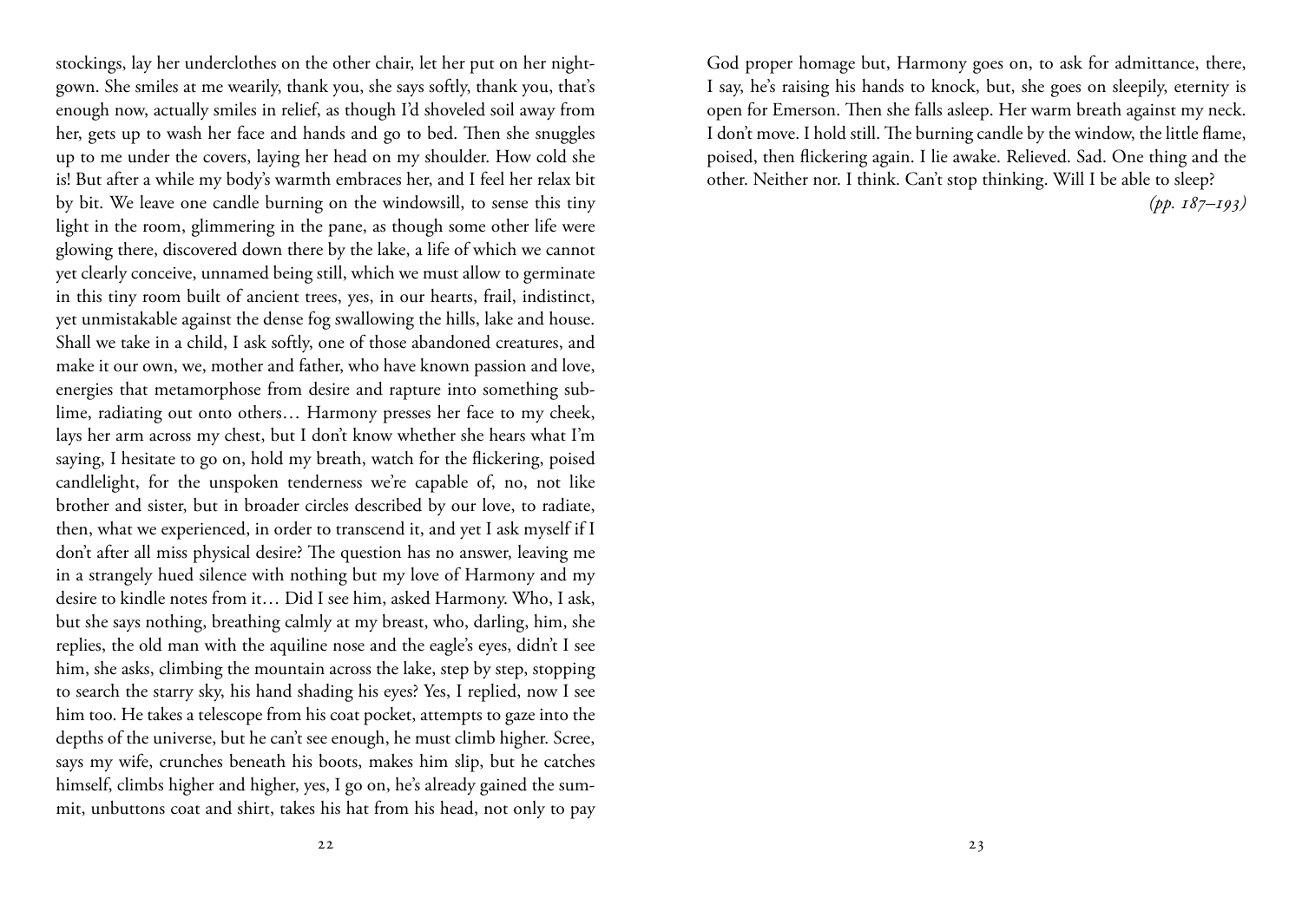### **Mrs. Sidney R. Cowell**

I have time, Harmony, time to do nothing, not much money, only the few dollars a friend slipped me and the measly fee for odd bibliographic jobs, dire straits, in other words, housesitting for friends on trips, taking care of children, what could stop me, then, from picking up Henry in White Plains, where following his release on parole he's found work as Percy Grainger's personal secretary, looking after his music library, a paid job, lodging, someone to take responsibility for him, that was the only way to get him released, what, then, could stop me from picking up Henry on occasion and, if the authorities allow it, driving him to New York or Washington, a pleasant change for a woman used to traveling alone, making music recordings in the mountains, in the woods, in remote regions. I glance at the rearview mirror, see my eyes, my brown hair combed back from my forehead, in front of the house vanishing in the background, 7 Cromwell Place, glimpse, before focusing on the traffic, the image of a woman fighting a losing but not entirely hopeless battle, sense Henry's small, sparsely-haired hand on the seat next to me, like a new challenge waiting there, shouldn't I lay my hand down near his, casually, just like that, next to those short, note-writing piano fingers which, if they like, can feel their way toward me, a seemingly chance experimental set-up for a man who, as he says, prefers his own kind, but is forced to transcend boundaries so that, yes, of course, he can find himself… We turn onto the highway, leaving White Plains behind us. Henry lays his head on the backrest, staring at the ceiling, lulled by the monotonous noise of the motor, until his eyes fall shut. Am I mistaken? Hasn't he moved closer to me? Yes, he has, his hand's resting nearer to mine. His nails are neither manicured nor clean, musician's paws, but I like that, fingers that sink in, seize things, the claws of a worker, compelled to poach where art grows wild, good thing there's not much traffic, or I'd ram the curb, go into a tailspin, cause a pile-up, for Henry's fingertips imprint my soul. I'm not in love with this man, and I don't know why I'd waste a single thought on a relationship with him, and yet he perturbs me, challenges me, means something to me that I don't understand. I keep staring at this hand, which now lies up-

our recordings of fiddle music, songs, tales, two silhouettes growing toward each other and halting halfway, as though two who had long desired each

turned, open beside me on the seat, trying to read these crazy lines overlaid by light and shadows, but I need to keep my eye on the traffic, yes, pass that truck before I take my right hand from the steering wheel and bury it in Henry's hand. He says nothing, doesn't stir, I'm about to withdraw my hand as though I'd been carried away to an unseemly action, but then he closes his fingers and holds it tight. We're silent. It's a difficult feeling, Harmony, that comes over me! I'd like to stroke his skin, trace the lines of his hand, rub my fingertips on his to deduce from them the man's body and soul, his sensuality, his arousability, his readiness to open himself to this groping adventure, give himself up, become intimate, he told me after all that spider bites have made his skin numb, unfeeling, as though dead, yes, I see the gnarled pine beneath which Henry spreads the blanket, exhausted from the long drive to California, wanting to rest, sleep, so that he'll reach his destination, Jaime de Ângulo's mountain home, in one piece, just barely seeing the crooked branches against the sun setting in the Pacific before they melt into the sky and dissolve: then the black widow bites, hard, fierce, Henry jumps up, clutching his stinging hand, feels the spider crawl up his chest to his shoulder and drop, vanishing somewhere between the stones, gone as though never seen, and Henry must flee to the nearest hospital, no, I don't touch his skin, neither his fingertips nor the lines of the hand, I don't try to learn how this man would react to a touch, cautiously I let him hold my hand… the man I just left, Harmony, was completely different, drawing me in with funny stories you'd find risqué, which he and other researchers had collected in the mountains, variations of human experience that call for discussion, not prejudice, for much in them is neither decorous nor morally justifiable, and so I'll spare you the swear words and the salty sayings, drew me in, then, with the story of a man who cheated on his wife and caught an embarrassing disease. Gonorrhea. You know. At that he gave me a roguish look, eyebrows raised, the broad, sensual mouth curled in laughter. Light fell through the window of the office of the Washington folk music archive, casting our shadows on the wall with the empty shelves which would gradually fill with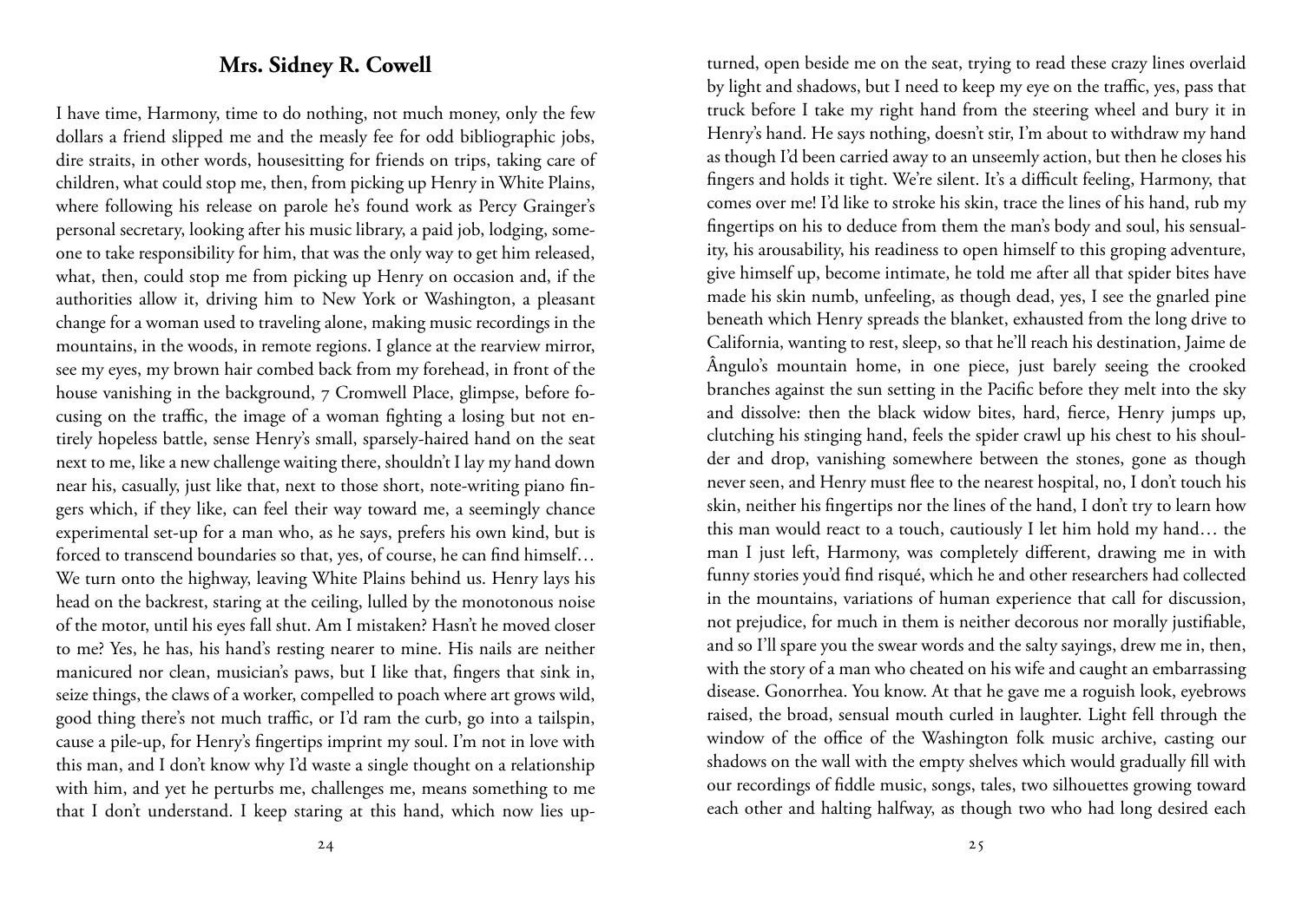other could not yet come together: how I would have loved to stroke his curly hair, his cheeks, removed his glasses to kiss him on those shining boyish eyes, eyes that gazed at me long and pensively when we worked together and lowered, startled, the moment I glanced up to look at him… So, he tries to hide the clap from his wife, my friend goes on, but after a few days he's forced to explain his lack of marital appetite to his grumbling spouse. Up he jumps out of bed one night, screaming with pain, claiming he'd been bitten by a tarantula. Just look at this state of affairs, his masculinity swollen, red, why, practically afire, all her fault, he claims in convincing rage, neglecting her duties, she'd forgotten to wash the sheets. His wife, I go on, admits it, filled with contrition, we know how women react, don't we, bursting into tears and running straight for the doctor, who, once summoned, grasps the situation and, poker-faced, prescribes abstinence until… and he seizes my hand, my arm, draws me toward him, near, quite near, I feel his lips on my cheeks, my mouth, until he's cured, my friend blurts between kisses, and fit again, all the things you can do with spiders, I say softly between two breaths, and surrender myself to his lips again, his gentle, self-confident tongue, but then the door flies open, and we leap apart, startled… Leo Lindner. I think that was his name, Henry's first love affair. No idea what he looked like, Harmony, let's picture him slender, with a narrow face, high forehead, hair parted in the middle, yes, let's say he had a tendency to pallor, which, in the heat of his violin playing, would suffuse with color, turn pink and scarlet, a dainty porcelain figurine, a violin-playing ephebe, no, Harmony, don't say a thing, just let your thoughts wander, filling people with a touch of obscenity, an iridescent glamor they'd never have otherwise, indulge yourself before it's too late… Henry, with whom he's playing, takes his hands from the keyboard, and Leo sets down the violin. They let the last notes of the duet fade away, one Henry wrote for them, a wild, mad, polyrhythmic piece that flouts the audience's taste and its listening habits, you know, Harmony, something Charles could have composed, though I have to admit that his would have sounded better, so they let the last notes fade away. Dissonant cries ring out, howls of rage, pea whistles, cheers, floodlights blaze at the artists from the sides, making the shadow of the open piano lid loom across

the stage like a demon wing. Leo turns around, hisses at Henry that he'd calculated this effect, put down to him alone, his hysterical thrashing at the keys, not both of them, who'd lain in each other's arms just yesterday, here, in Leipzig, in that awful, creaking hotel bed, no, he says harshly, all he needs him for, Leo, is this wretched show, this ruthless self-dramatization, enough, he's had enough, hurls the violin to the stage, kicks at the instrument, beside himself, it falls into the stalls with a resonant crash, he gives Henry a shove and leaves the scene of the uproar. At a loss, Henry hears cries of rage, cheers, seats are already being torn from their mountings, there's going to be a brawl, but then gendarmes appear and try to restore order. Henry leaves the stage, goes looking for Leo, who cowers sobbing, half-undressed, on a chair in the dressing room, Leo, he says, you can't imagine what's going on out there, come on, it's not about you or me, it's about music and what it has to do differently in future, don't cry, stop, I can't stand that, sex is sex, that's all, spare us these silly emotions, either come or go, and when you do, do it once and for all. Don't shake your head, Harmony, don't ward off the thought, that's how it could have been. Do you hear that? They're calling for the artists, encore, uproar, musical hell, cheering, clapping, stamping, a chorus of ecstatic pea whistles, yes, they've gone wild. Henry steps back onstage. Behind the scenes they're sweeping up shards, but no one hears… No, I'm not mistaken. Henry's moved closer. Holding the steering wheel with both hands, I try again to pass a truck, but then slow down, suddenly unsure of myself on this road which I envision extending all the way to the bridges of Manhattan, as though we were approaching a place in which expectations are neither fulfilled, nor do they vanish. What will we find there? Suddenly I don't know what we've gotten into, no idea, everything is completely uncertain. The asphalt shimmers in the sun, glowing, at the melting point. I hold my breath. The car floats, not responding to the movements of the steering wheel, though I'm steering with both hands because Henry has laid his head on my shoulder, just like that, a mute, trusting gesture. My face burns, sweat beads on my brow. Was that what I wanted? Don't know, don't dare to ask. Don't want any answers. Henry doesn't move, seems to be asleep. I begin to breathe shallowly, driving as though through an untitled film,